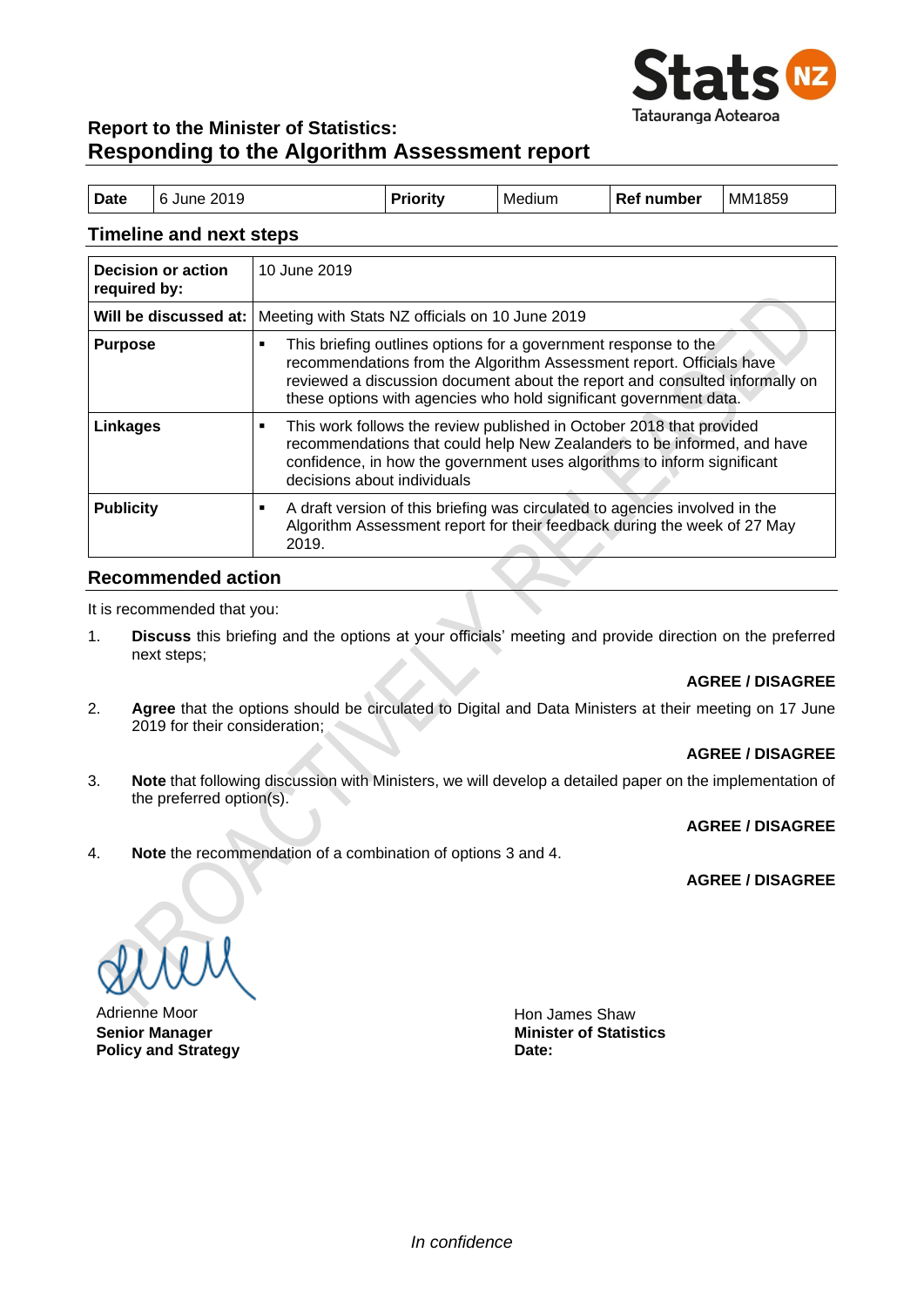# **It's essential that government uses public data ethically and transparently**

- 1. Algorithms, and other advanced data analytics, are playing an increasingly valuable part in supporting Government decision making. These techniques can reduce or eliminate the subjective elements of decision-making, allowing us to understand more about Aotearoa New Zealand, and its people and natural environment, by revealing trends and patterns that would otherwise go unnoticed, or overlooked.
- 2. Algorithms have also transformed the design and delivery of public services, creating significant savings to the taxpayer, while also improving and streamlining the everyday interactions of the New Zealand public with government agencies, in everything from collecting revenue and paying benefits and entitlements, to supporting and protecting our most vulnerable people.
- 3. However, technology is moving rapidly, and we must ensure that we embed the ethics and values that underpin the current relationship between the Government and the people of New Zealand, into this evolving landscape. Accountability and transparency are essential to fostering trust, confidence, and integrity around the use of data the government holds on behalf of New Zealanders.

### **Algorithmic transparency has become a global issue**

- 4. Other countries agree that transparency, consultation and review are essential part of a robust regime for government. Many jurisdictions' work on algorithmic transparency has been linked to Artificial Intelligence, and as this is still a field that is developing, the focus has been on high level principles or links to business innovation and economic growth.
- 5. Although few nations have considered the issue of government algorithms specifically, France is an example of a jurisdiction where algorithmic transparency has been legislated. However, this has created real challenges for agencies to try and find effective ways to implement this into their current practice, for example applying new legislation to existing algorithms.
- 6. Canada has not legislated the use of algorithms, but Open and Transparent Government team has proposed that Canada create protections from algorithmic bias. The team has also proposed the creation of a national forum to consider digital freedoms and the impact an increasingly digital world on social cohesion.
- 7. The events in Christchurch, and the recently agreed 'Christchurch call' have reinforced the need for the responsible use of digital tools and platforms. While the algorithm assessment and next steps for this do not yet extend to private or social media algorithms, this work supports the considered and transparent use of algorithms by government agencies.

## **This project contributes to the wider digital government landscape**

- 8. New Zealand is a member of the Open Government Partnership, which brings together government and civil society leaders from across the globe to create action plans that make governments more inclusive, open, responsive and accountable. There is currently 79 OGP participating countries, who have made a combined 3,100 commitments to make their governments more open and accountable.
- 9. As a part of the 2018-2020 Open Government Partnership Action Plan, Stats NZ have committed to working in partnership with civil society to make government algorithms more transparent and accountable.
- 10. The work of this project aligns with the Digital Economy and Digital Inclusion Ministerial Advisory Group's activity around growing the digital economy and reducing digital divides.

## **Work is underway to improve government transparency and accountability**

11. We've previously advised you about our work programme to strengthen protection of New Zealanders' data and digital rights, which include supporting government to find the right balance between delivering increased public benefit through data use, and stewarding data in a way that is acceptable to society and keeps individuals safe [Briefing MM1735 refers].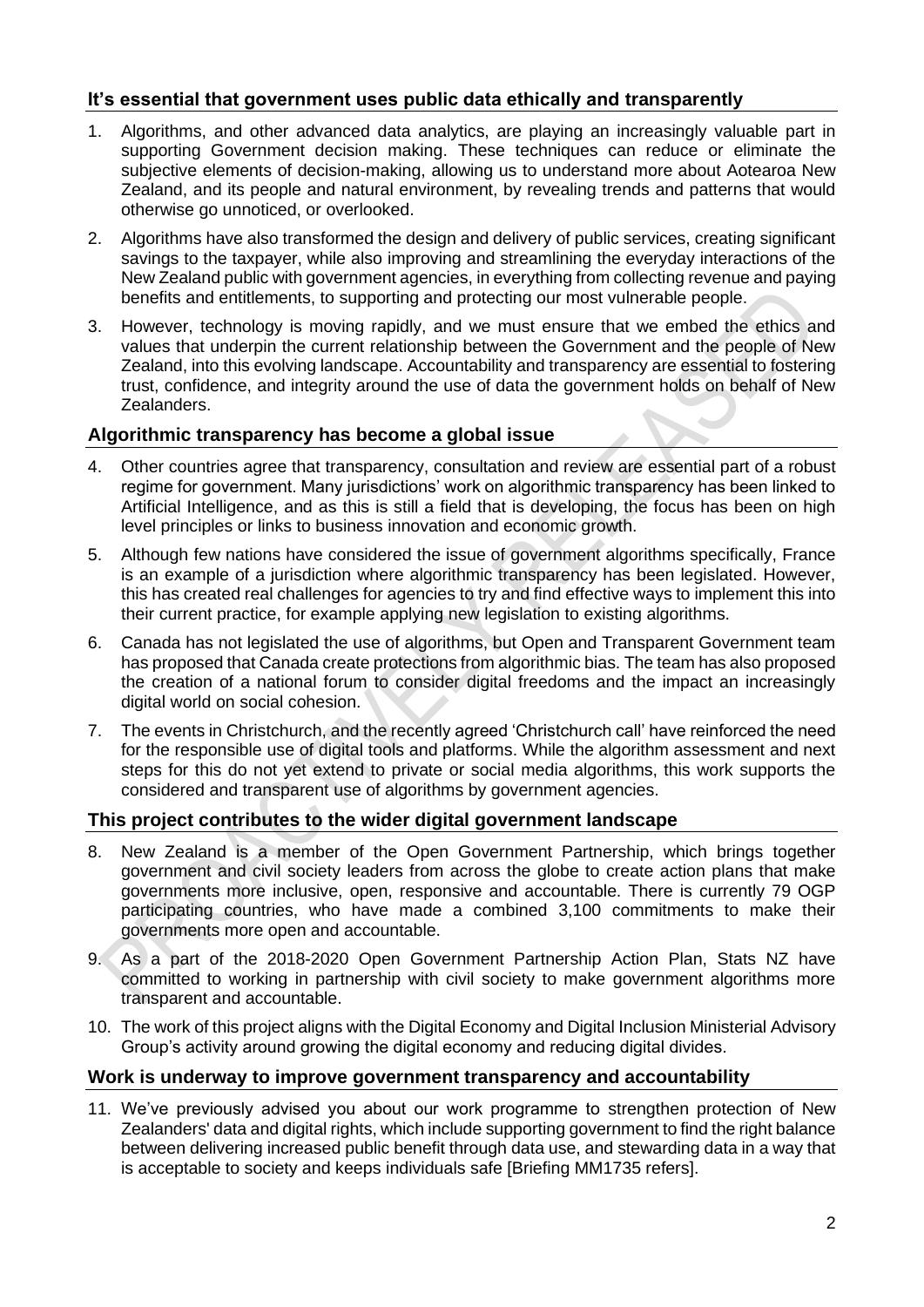- 12. An important first step was for the Privacy Commissioner and the Government Chief Data Steward publishing six Principles to support safe and effective data and analytics. The aim of the principles is to enable stronger, more secure, and safer data use.
- 13. In May 2018 you and the then-Minister of Government Digital Services co-commissioned the Government Chief Data Steward (GCDS), in partnership with the Government Chief Digital Officer (GCDO), to review existing government algorithms and their uses across government as a first step to increasing transparency in this area [report MM1789 refers].

## **Our initial assessment revealed opportunities for improvement across government**

- 14. We undertook this assessment, working with fourteen agencies (listed as appendix 2) that have significant data and analytics capability, reviewing how government uses algorithms to improve the lives of New Zealanders and assessing this against the Principles. The review, published in October 2018, provided recommendations that could help New Zealanders to be informed, and have confidence, in how the government uses algorithms to inform significant decisions about individuals [Briefing MM1811 refers].
- 15. All the agencies that participated in this review reported that they take data governance seriously. These agencies are applying a range of safeguards and assurance processes in relation to their use of algorithms. However, practices vary between organisations. There are therefore opportunities to put in place measures that would raise the consistency of algorithm governance across the public sector.
- 16. On 31 October 2018, you met with other Digital and Data Ministers to discuss the report and to consider the recommendations. It was agreed that the GCDS and GCDO should work across government to develop a proposal for Cabinet that would respond to the recommendations of the report. The item for the next Digital and Data Ministers meeting invites a discussion on the options presented in this briefing.

### **The importance of this work requires a cross-government response**

- 17. Responding to the recommendations of the review will allow New Zealand to contribute to a global dialogue about appropriate use of algorithms by government. We are in a unique position to build on the momentum from this work and provide long-term benefit to New Zealand's analytics workforce, as well as position New Zealand internationally as a thought leader in this space.
- 18. We've discussed possible responses with a range of large data agencies across government<sup>1</sup>. Although each agency had different perspectives, we heard some common themes:
	- Agencies are eager to share their learnings (tools and guidance) and are keen to develop a way to formally collaborate and share ideas across government.
	- While agencies would welcome practical guidance from functional leads, they feel their current arrangements are enough to allow them to respond to the recommendations made as part of the Algorithm Assessment review.
	- Challenges around embedding ethical training in the workforce are common across agencies, with both recruitment and ongoing professional development a common area of focus.
	- While agencies support centralised activity to enhance transparency and accountability for algorithms, there is minimal resource available to dedicate to this.
- 19. Based on this feedback, we believe there are several possible ways to increase the New Zealand public's trust in government use of algorithms; solutions could focus on communications

<sup>1</sup> A discussion document was sent to all departmental agencies and followed with a workshop. Specific follow-up meetings were held with; The Ministry of Social Development, The Ministry for Business, Innovation and Employment (Including Immigration New Zealand), The Joint Border Analytics centre (including Customs and Biosecurity), Inland Revenue, The Accident Compensation Corporation and the Social Investment Agency.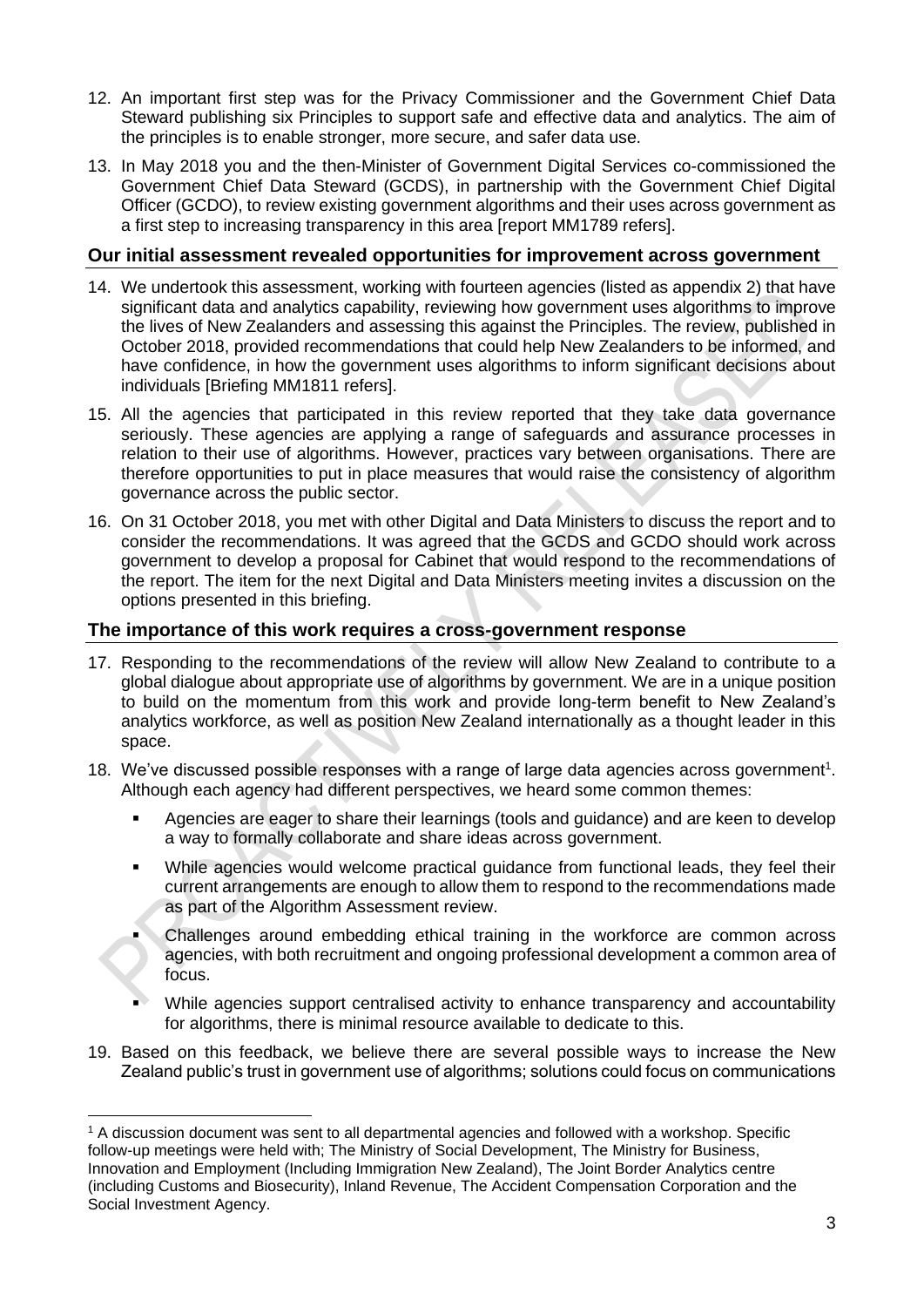about existing algorithms, and a longer-term response where focus is given to lifting the quality of future algorithms by investing in the Analytics profession.

### **We've identified several possible options to advance this work**

- 20. As a functional lead, the GCDS will continue to work with agencies to identify and develop methods for greater collaboration and sharing of tools, guidance and lessons learnt on algorithms across government irrespective of the option selected.
- 21. The GCDS will also enact one of the specific recommendations of the Algorithm Assessment review, to allow government agencies to seek independent, expert advice. The Advisory Group on Trusted Data will go some way towards addressing the report recommendations on ethical development and procurement of algorithms.
- 22. The GDCO will develop a shared virtual workspace where agencies can share their examples of good practice. This will help support a 'community of practice' where agencies can share their experience and seek guidance from one another. The GCDO is exploring potential projects with the Service Innovation Lab to support transparency and the 'community of practice'.
- 23. The following four options have been developed to deliver a formal Government response to the recommendations of the Algorithm Assessment review, to achieve the long-term goal of building public trust by working across government to improve the transparency and accountability of algorithms, and other advanced analytics. They are:
	- Option 1: **Status Quo:** Agencies would address the recommendation from the Algorithm Assessment review independently.
	- Option 2: **Mandated Action Plan:** A series of specific actions that directly link to each recommendation made by the Algorithm Assessment review. At Ministerial direction, government agencies would be required to ensure that they had processes in place to give effect to each action.
	- Option 3: **Voluntary Charter:** A voluntary charter made up of quidelines that address the recommendations from the Algorithm Assessment report and build a commitment to transparent and accountable use of algorithms. Committed agencies would be expected to endorse or sign up to the Charter.
	- Option 4: **Capacity building:** A long-term programme to build and develop the professional and ethical skills of the data l workforce. Agencies would share the resourcing to establish a professional body, that would subsequently become self-sustaining.
- 24. Each of these options is explored in further detail in the following section. A ranked assessment against criteria is included as appendix 3.
- 25. We have considered and excluded the option for an independent regulator at this time, which recent reports have recommended should be established<sup>2</sup>. While we support in principle establishing a regulator in future, we favour taking immediate action to build public trust by improving current arrangements for the governance and accountability of our algorithms. Regulation for automated-decision making activity is a longer-term option which the Government could consider. However, it is preferable to have a solid basis of experience and evidence on which to develop effective and efficient regulation. The options in this paper provide the basis for developing the necessary evidence and experience, and do not prevent the eventual establishment of a regulator.

<sup>2</sup> 'Government Use of Artificial Intelligence in New Zealand' (The Law Foundation and University of Otago, May 2019) recommends a establishing a regulatory agency for government use of Artificial Intelligence, and 'Anti-social media: reducing the spread of harmful content on social media networks' (The Helen Clark Foundation, May 2019) recommends establishing an independent regulatory body to oversee social media companies in New Zealand.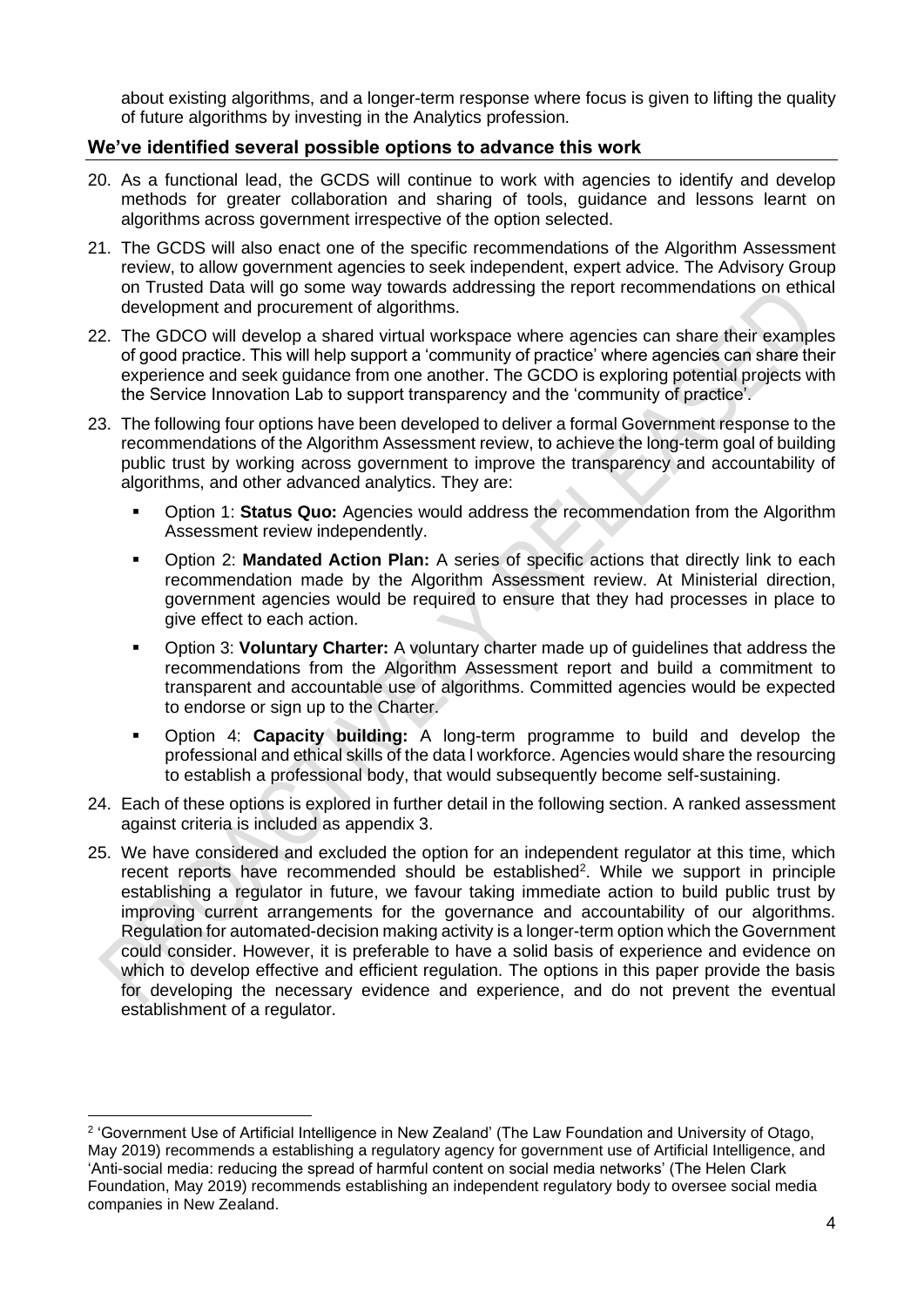#### **Option 1: Status Quo**

26. Under this option Agencies would address the recommendations from the Algorithm Assessment review independently. The data system would continue to progress as a result of best practice tools and guidance, for example the Data Protection and Use Policy (DPUP) and the Privacy, Human Rights and Ethics framework (PHRaE). Functional leads would continue to provide advice, support, and encourage agencies to share resources, but each agency would determine how best to respond the recommendations.

*Summary of Option 1*

| <b>Benefits</b>                                                                                                                                                                                                                                                                                                                                                                                                                                     | <b>Challenges and risks</b>                                                                                                                                                                                                                              | <b>Resource</b>                          |
|-----------------------------------------------------------------------------------------------------------------------------------------------------------------------------------------------------------------------------------------------------------------------------------------------------------------------------------------------------------------------------------------------------------------------------------------------------|----------------------------------------------------------------------------------------------------------------------------------------------------------------------------------------------------------------------------------------------------------|------------------------------------------|
| Agencies have clear advice on<br>what they can do to increase<br>transparency and accountability<br>of agencies.<br>■ Existing best practice tools, e.g.<br>DPUP and PHRaE, and GCDS<br>and GCDO commitments would<br>contribute to increasing<br>transparency over time.<br>• There is no additional resourcing<br>required from agencies - and<br>innovation is not stifled through<br>additional<br>reporting<br>and<br>monitoring requirements. | If a government algorithm makes a<br>decision that is damaging to New<br>Zealanders, agencies will have<br>minimal shared accountability.<br>Little evidence to confirm that this<br>course of action will increase the<br>public's trust in algorithms. | ■ No additional<br>resource<br>required. |

### **Option 2: Mandated Action Plan**

- 27. Under this option government departments would be required to implement processes that give effect to a specific action plan. We would work with agencies to develop a series of actions that directly link to each recommendation form the assessment report, providing specific and immediate steps that agencies can deliver to increase transparency and accountability for their algorithms.
- 28. To support agencies to implement this gradually, without impacting their core functions, initial implantation could be limited to only those algorithms which significantly impact individuals. Functional leads would further support agencies by sharing best-practice and developing system-wide tools, and report on progress across the system.

*Summary of Option 2*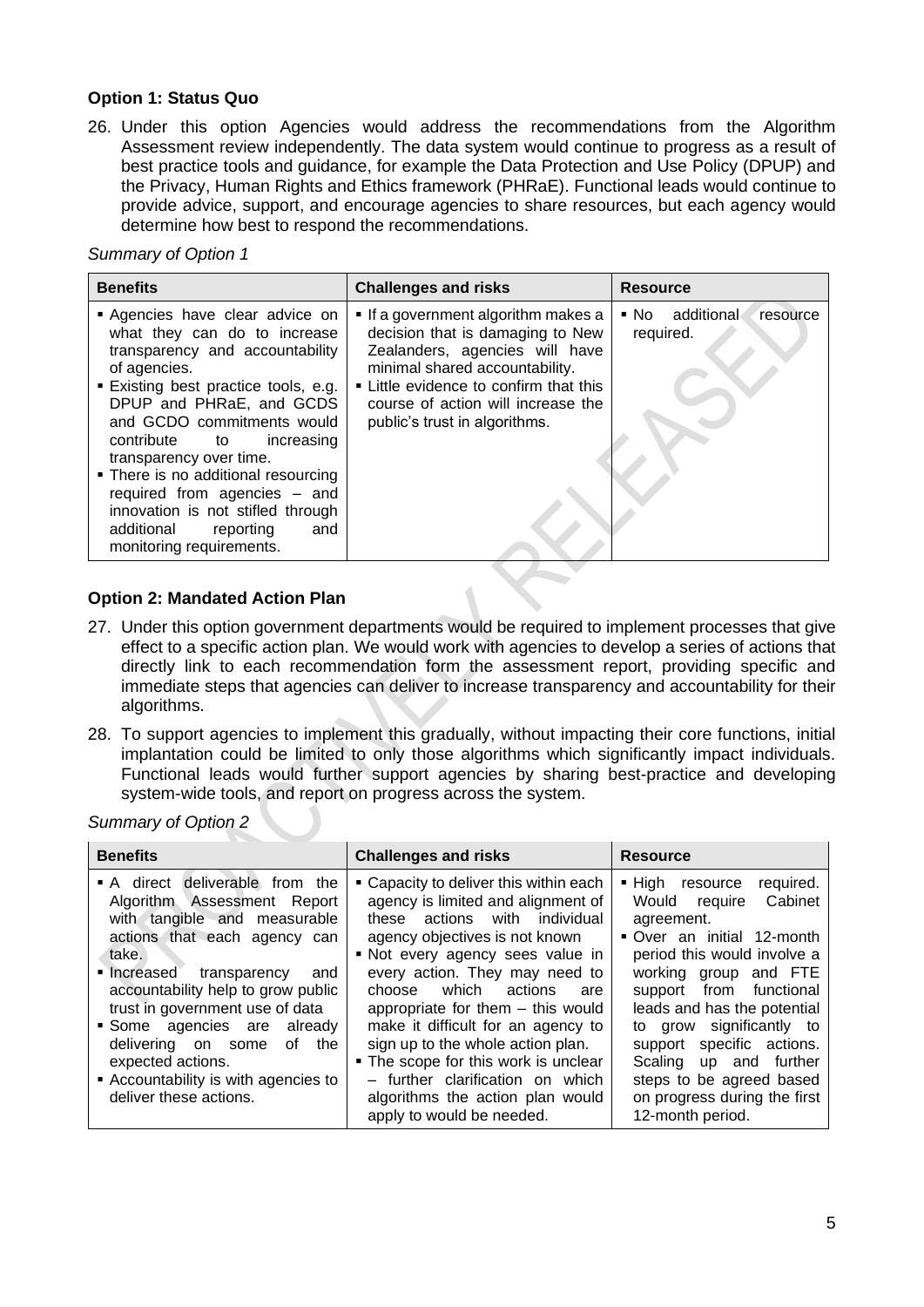### **Option 3: Voluntary Charter**

- 29. Under this option we would establish a voluntary charter made up of guidelines that address the recommendations from the Algorithm Assessment report and build a commitment to transparent and accountable use of algorithms. Government agencies could sign-up to the charter to formally indicate their commitment to the transparent and accountable use of algorithms. This approach has already been taken for other initiatives<sup>3</sup>
- 30. Although intended for departmental agencies, the charter could have a wider membership including Crown Entities and even non-government organisations and businesses. The way that each participant gives effect to the charter would be different, but it would reflect a clear commitment from the leadership of each member about expectations of conduct.

*Summary of Option 3*

| <b>Benefits</b>                                                                                                                                                                                                                                                                                                                                                                         | <b>Challenges and risks</b>                                                                                                                                                                                                                                                                                                                                                                                                                                                                                                 | <b>Resource</b>                                                                                                                                                                                                                                                               |
|-----------------------------------------------------------------------------------------------------------------------------------------------------------------------------------------------------------------------------------------------------------------------------------------------------------------------------------------------------------------------------------------|-----------------------------------------------------------------------------------------------------------------------------------------------------------------------------------------------------------------------------------------------------------------------------------------------------------------------------------------------------------------------------------------------------------------------------------------------------------------------------------------------------------------------------|-------------------------------------------------------------------------------------------------------------------------------------------------------------------------------------------------------------------------------------------------------------------------------|
| • A direct deliverable from the<br>Algorithm Assessment Report<br>that leaves options open for more<br>detailed plans further along the<br>process<br>• Demonstrates<br>long-term<br>commitment and<br>supports a<br>culture around l<br>change in<br>algorithms and data analytics<br>• Develops a coalition<br>across<br>agencies.<br>• Can be opened to private sector<br>in future. | • Could be considered too low<br>impact.<br>■ Risk of confusing stakeholders, as<br>there are already some existing<br>charters in the data space, for<br>example the Open Data Charter<br>that the New Zealand government<br>has signed up to.<br>. Difficult to monitor progress and<br>attribute success to.<br>■ Possibility that<br>agencies<br>implement the charter to varying<br>extents, which could<br>impact<br>integrity of the agreement if these<br>agencies have issues<br>with<br>algorithms in the future. | • Medium resource required<br>in the next 6 months. Could<br>be delivered by existing<br>FTEs within functional<br>leads' offices.<br>• Option to scale or expand<br>to wider group (i.e. crown<br>entities and/or private<br>sector) to be reviewed after<br>implementation. |

## **Option 4: Capacity building**

- 31. Under this option we would begin a long-term programme of work to embed ethics and support the development of a professional identity for those who undertake data analytics for government. To manage scale and resource appropriately, early implementation would build off existing activity and commitments (e.g. developing a virtual workspace and exploring education options).
- 32. Future work as a part of this programme could include:
	- Exploring the establishment of a professional body for data analysts, including the development of a code of ethics, ongoing professional development and regular seminars, and a digital workspace for analysts to access tools and resources and
	- Exploring the development qualifications, or micro-credentials through tertiary education providers for currently employed data analysts, and decision makers who work with data; and
	- Encouraging tertiary providers who offer professional data qualifications to review their current curriculum to embed an applied ethics component.
- 33. This option contributes to the data system stewardship approach that is led by the Government Chief Data Steward and would also contribute to the goal of raising the public's trust in government's use of algorithms by increasing the capacity of the workforce. As many agencies are already investing in developing this workforce, to some extent the cost of implementing this

<sup>&</sup>lt;sup>3</sup> The Ministry of Social Development launched the Accessibility Charter in February 2018 to build commitment to providing accessible information to the public. At January 2019 37 Chief Executives had signed up to the charter.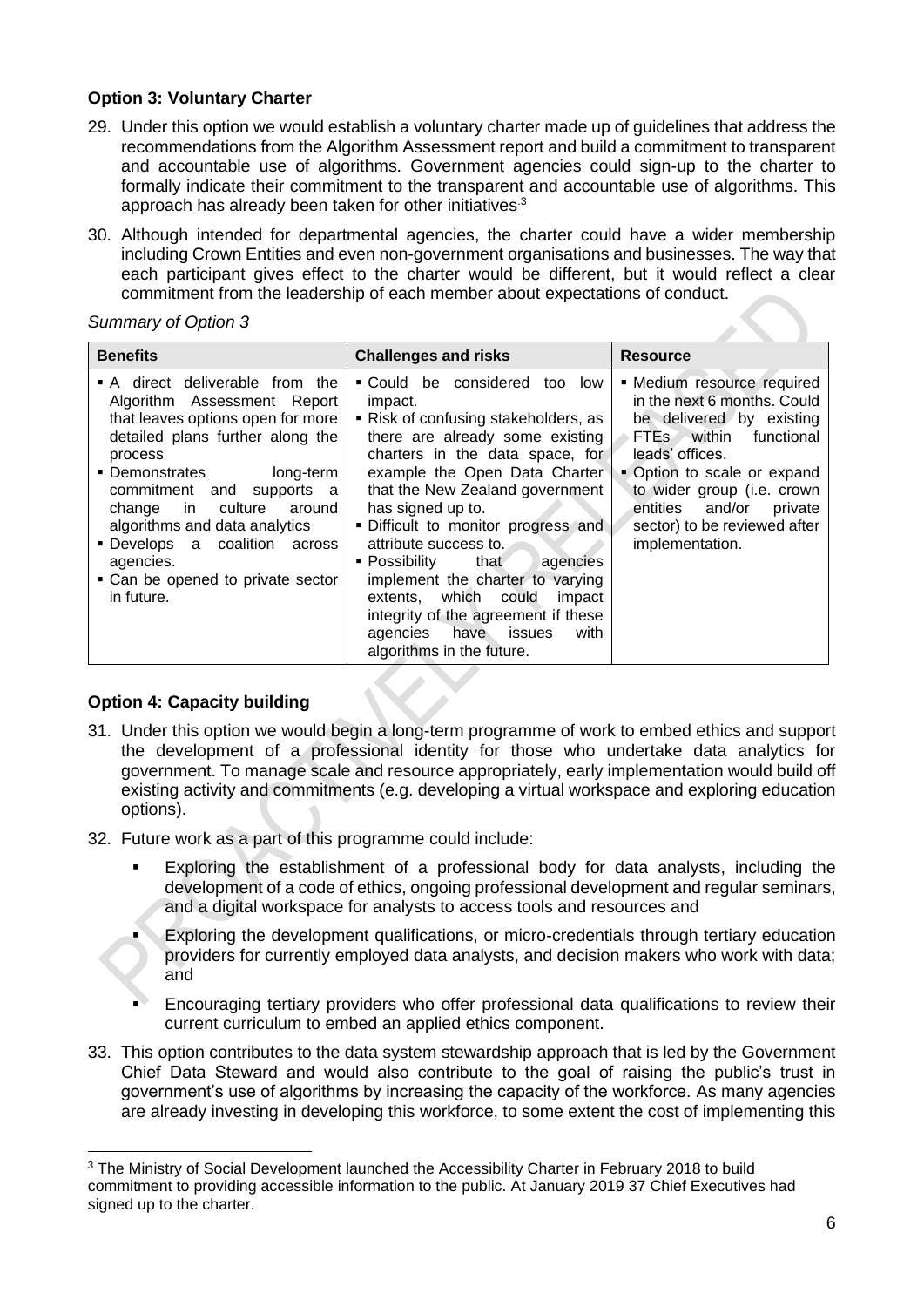option could be met through re-prioritisation of existing spending. A professional body for data analysts could eventually be established.

*Summary of Option 4*

| <b>Benefits</b>                                                                                                                                                                                                                                                                                                                                                                                                                                                                                                                                                        | <b>Challenges and risks</b>                                                                                                                                                                                                                                                                                                                                                                             | <b>Resource</b>                                                                                                                                                                                                                                                                                                                                                                                                               |
|------------------------------------------------------------------------------------------------------------------------------------------------------------------------------------------------------------------------------------------------------------------------------------------------------------------------------------------------------------------------------------------------------------------------------------------------------------------------------------------------------------------------------------------------------------------------|---------------------------------------------------------------------------------------------------------------------------------------------------------------------------------------------------------------------------------------------------------------------------------------------------------------------------------------------------------------------------------------------------------|-------------------------------------------------------------------------------------------------------------------------------------------------------------------------------------------------------------------------------------------------------------------------------------------------------------------------------------------------------------------------------------------------------------------------------|
| Increases public<br>trust<br>in.<br>government use of algorithms by<br>raising the standard of work<br>delivered<br>by analysts<br>and<br>developing the credibility of this<br>field of work<br>■ Encourages awareness<br>and<br>understanding of analytics and<br>contributes to culture change<br>across government<br>■ Grows a network across New I<br>Zealand of<br>analytics<br>professionals who can share<br>expertise and skills across a<br>range of projects<br>. The long-term benefits of this<br>work help our education system,<br>economy and beyond. | • This would be a long- term project<br>that would require support from<br>Ministers. Delivery would sit with<br>more than the functional leads<br>the<br>Algorithm<br>involved<br>in<br>Assessment report.<br>• The technology field is constantly<br>changing, and to make this<br>programme successful we may<br>need to adapt the workstreams<br>over time.<br>. Difficult to attribute success to. | ■ Longest-term<br>option.<br>Immediate activity would<br>focus<br>existing<br>on<br>commitments (e.g.<br>virtual<br>workplace,<br>micro-<br>credentials), with a view to<br>significantly<br>scale<br><b>up</b><br><b>resource</b><br>the<br>as<br>programme progresses.<br>A future budget bid could<br>further activity<br>fund<br>if<br>necessary. Ideally,<br>this<br>could become a self-<br>sustaining model over time. |

# **A combination of options could deliver the best long-term results for New Zealanders**

- 34. Each of the options assessed supports the goal of this work, to increase public trust in government's use of algorithms by increasing transparency and accountability. All options align to a degree with the Government's agreed priorities to:
	- Build a productive, sustainable and inclusive economy
	- **■** Improving wellbeing of New Zealanders and their families
	- Providing new leadership by government
- 35. Feedback from agencies about a response to the report shows that there is a still a culture change that needs to take place across New Zealand government to understand the importance of sharing the challenge of embedding ethics within analytics and demonstrating the value of analytics to support frontline delivery. Any response should help to facilitate this culture change.
- 36. On balance, we have assessed a combination of options 3 and 4 as being the most viable ways to respond to the recommendations from the algorithm assessment report. These options have positive outcomes for the individual agencies involved, the data system, and contribute to the goal of building trust and confidence of the New Zealand public.
- 37. After socialising option 2 with agencies, there is limited appetite for its implementation despite it scoring more highly than option 3. We have socialised options 3 and 4 with agencies and have received broad support for these.
- 38. Under the recommended combination of options 3 and 4, we would plan to focus first efforts on delivering the algorithm charter and developing capacity building as a second priority. This would provide a clear deliverable as a result of the report and mobilise interest in the longer-term work that Capacity building would require. This approach could be implemented by existing resource that can prepare proposals for future support required.
- 39. As a partnership, other benefits not listed in the analysis include:
	- Pairing the algorithm charter and capacity building provide a short-term and long-term approach to solving the problem, and align with existing approaches for system development, including the Data Investment Framework.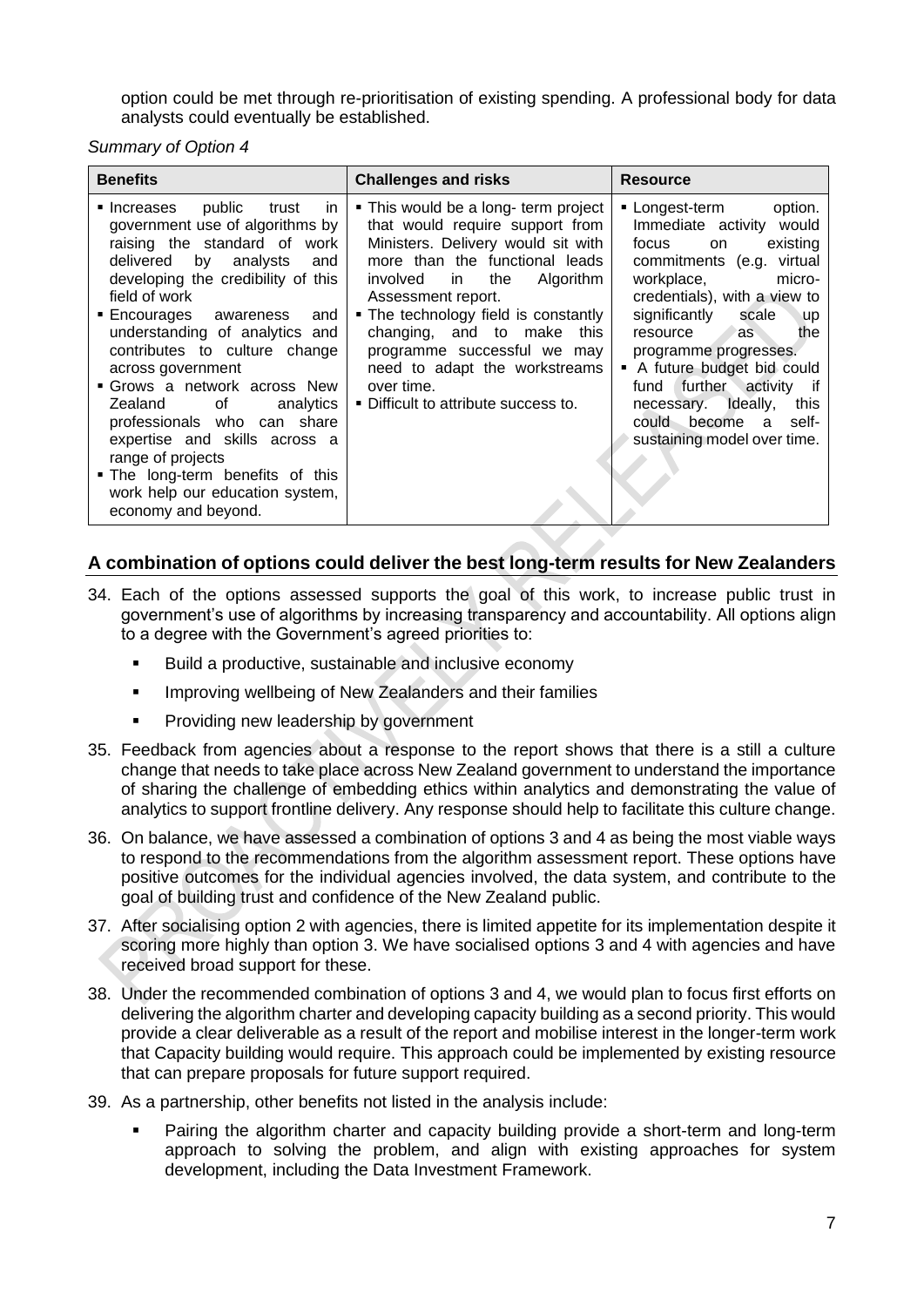- The algorithm charter builds buy-in at officer and agency level, and if successful, capacity building would have Ministerial endorsement. We expect that this combination of buy-in across government at different levels would be more likely to deliver results, and support the culture change that agencies have said is needed around the analytics profession.
- Agencies do not want a response to the report to stifle their ability to innovate through algorithms and analytics. A high-level commitment via a charter and the opportunity to improve the skills and awareness of the analytics profession could offer the flexibility that agencies are looking for.

### **Next steps**

- 40. We seek to discuss these options with you, to develop a more detailed plan of work. We will work with your office to schedule an appropriate time for this discussion.
- 41. We also anticipate that the next meeting of Data and Digital Ministers on 17 June 2019 would be a good opportunity to seek the views of other Ministers on the proposed response to the algorithm assessment review.
- 42. The options proposed align with the New Zealand Government's commitment to being more open, accountable and responsive to citizens. We welcome the perspectives and expertise of those outside government and will propose consulting with civil society before finalising our response to the report.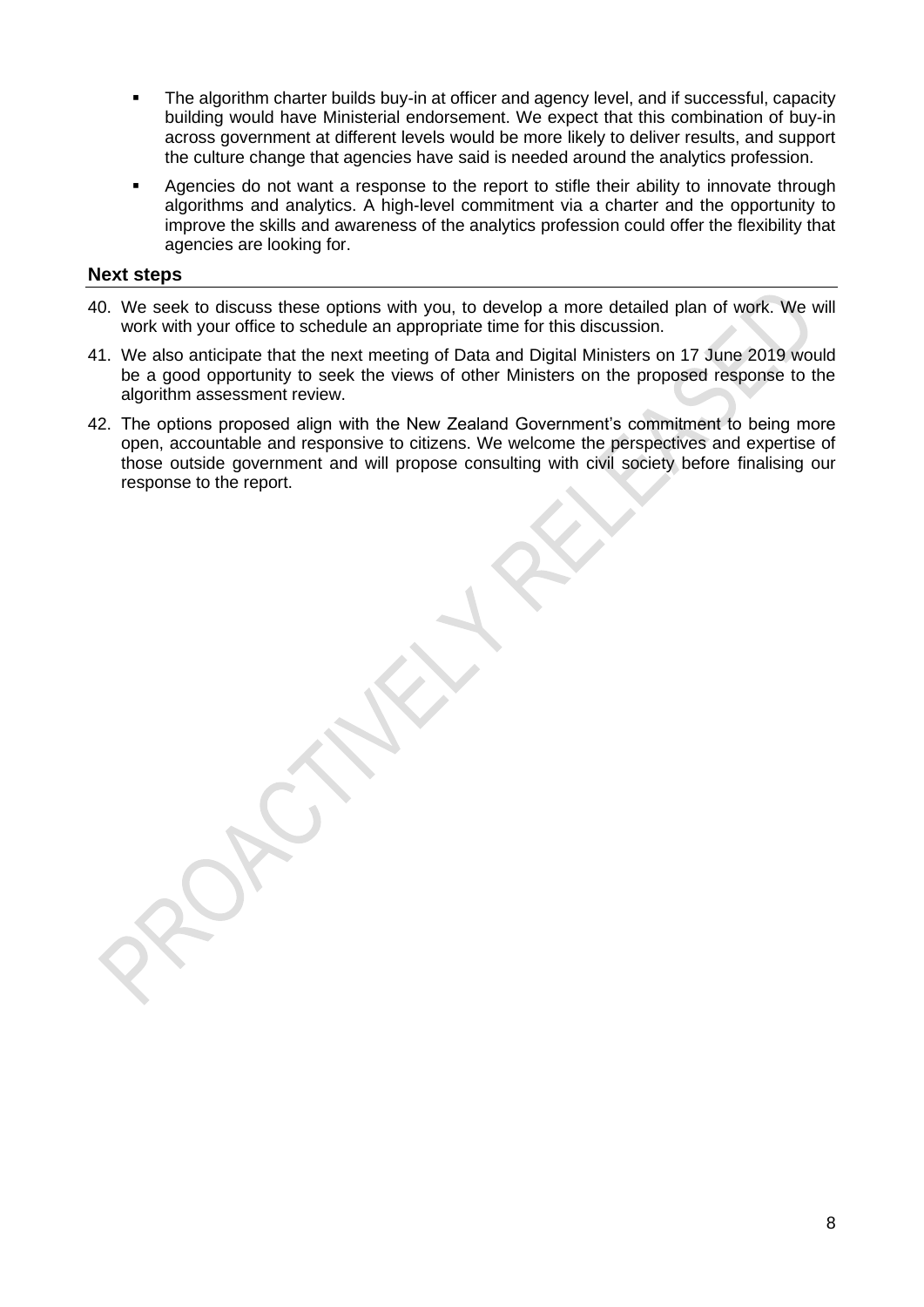# **Appendix One: Agencies who have received a draft version of this paper**

| <b>ACC</b>                                         | Land Information New Zealand       | <b>Department of Corrections</b>      |
|----------------------------------------------------|------------------------------------|---------------------------------------|
| The Treasury                                       | Ministry for Primary Industries    | Department of Internal Affairs        |
| Ministry of Business, Innovation<br>and Employment | Ministry for the Environment       | Housing and Urban Development         |
| New Zealand Customs Service                        | Ministry of Education              | <b>National Cyber Security Centre</b> |
| <b>Joint Border Analytics</b>                      | Ministry of Health                 | New Zealand Police                    |
| Ministry of Social Development                     | Ministry of Justice                | Oranga Tamariki                       |
| Social investment Agency                           | Ministry of Māori Development      | <b>Statistics New Zealand</b>         |
| <b>Inland Revenue Department</b>                   | Ministry of Pacific Island Affairs |                                       |
| Crown Law Office                                   | Ministry of Transport              |                                       |
| Department of Conservation                         | Ministry of Women's Affairs        |                                       |

# **Appendix Two: Participating agencies in the Algorithm Assessment Review**

| <b>ACC</b>                                                                                      | Ministry of Education              | New Zealand Police            |
|-------------------------------------------------------------------------------------------------|------------------------------------|-------------------------------|
| <b>Department of Corrections</b>                                                                | Ministry of Health                 | Oranga Tamariki               |
| Department of Internal Affairs                                                                  | Ministry of Justice                | Social investment Agency      |
| Inland Revenue Department                                                                       | Ministry of Social Development     | <b>Statistics New Zealand</b> |
| Ministry of Business, Innovation<br>Employment<br>(including<br>and<br>Immigration New Zealand) | <b>New Zealand Customs Service</b> |                               |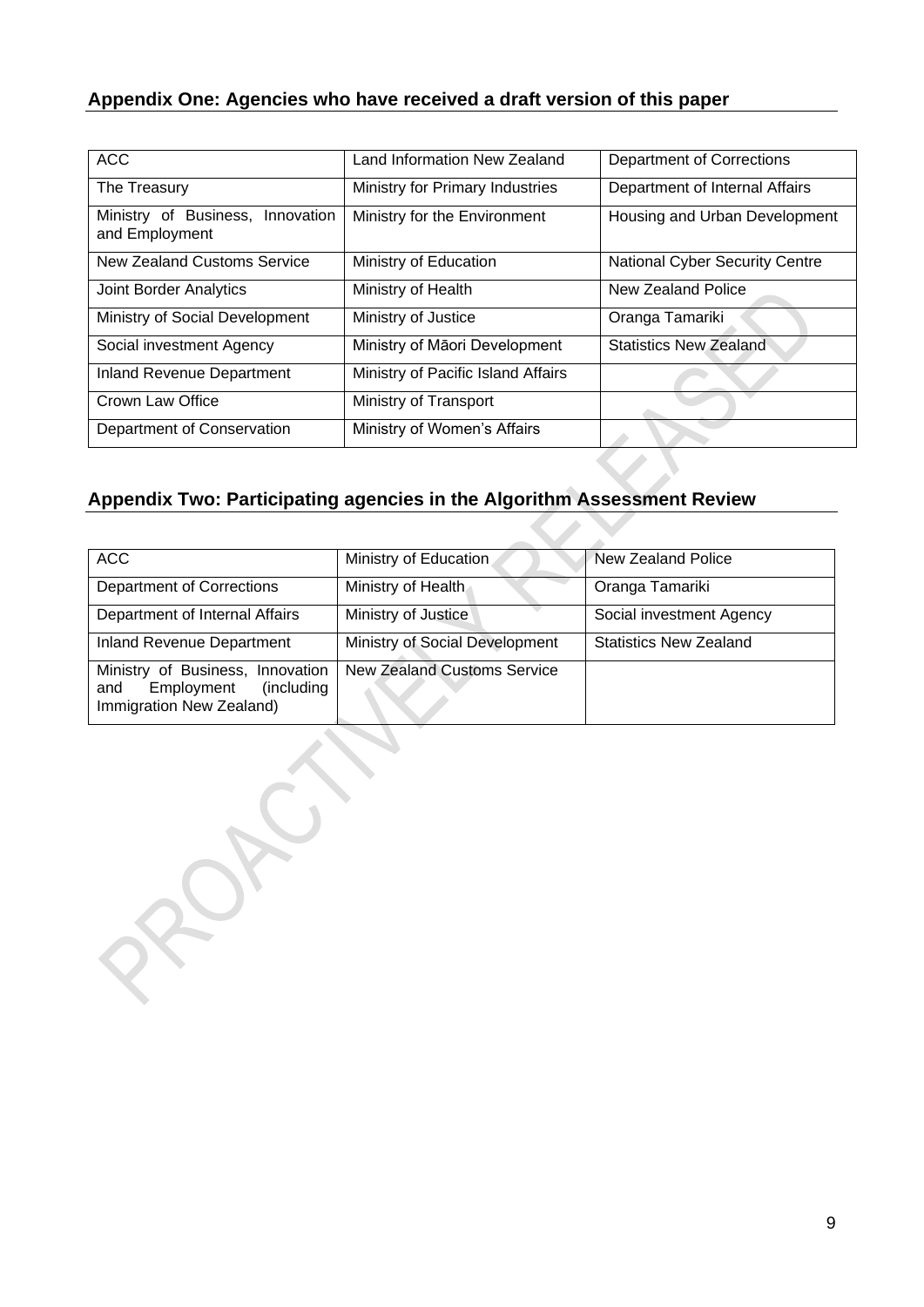# **Appendix Three: Analysis of options**

- *Criteria One: Alignment with the recommendations of the review*. Addressing the recommendations of the review will support the transparent and accountable use of algorithms by government.
- *Criteria Two: Immediate resource implications*. Agencies are not resourced to deliver expensive or high-maintenance responses to the algorithm assessment report, and there is no appetite to burden agencies or divert them from their core functions in responding to this report.
- *Criteria Three: Alignment with data system priorities.* In our assessment, an impactful response to the report should deliver value to address current priorities, as articulated in New Zealand's Data Strategy and Roadmap.
- *Criteria Four: Foundational to the Data System.* Any option must also be adaptable and reflect the fast-moving technological environment that analytics is operating and growing within.

#### **Analysis of options**

|                                   | with<br>Alignment<br>review<br>recommendations | Immediate<br>resource<br>Implications | Alignment<br>with<br>data<br>system<br>priorities | Foundational<br>to the data<br>system | Total<br>(maximum<br>score 12) |
|-----------------------------------|------------------------------------------------|---------------------------------------|---------------------------------------------------|---------------------------------------|--------------------------------|
| Option 1: Status Quo              | 0                                              | 0                                     | 0                                                 | 0                                     | $\mathbf 0$                    |
| Option 2: Mandated Action<br>Plan | 3                                              | 3                                     | 3                                                 |                                       | 10                             |
| Option 3: Algorithm Charter       | 3                                              |                                       | 3                                                 |                                       | 8                              |
| Option 4: Capacity building       | 2                                              | $\mathcal{P}$                         | 3                                                 | 3                                     | 10                             |
| Scores:<br>$0 = none$             |                                                | $=$ somewhat                          | $2 = yes$                                         | 3=significant                         |                                |